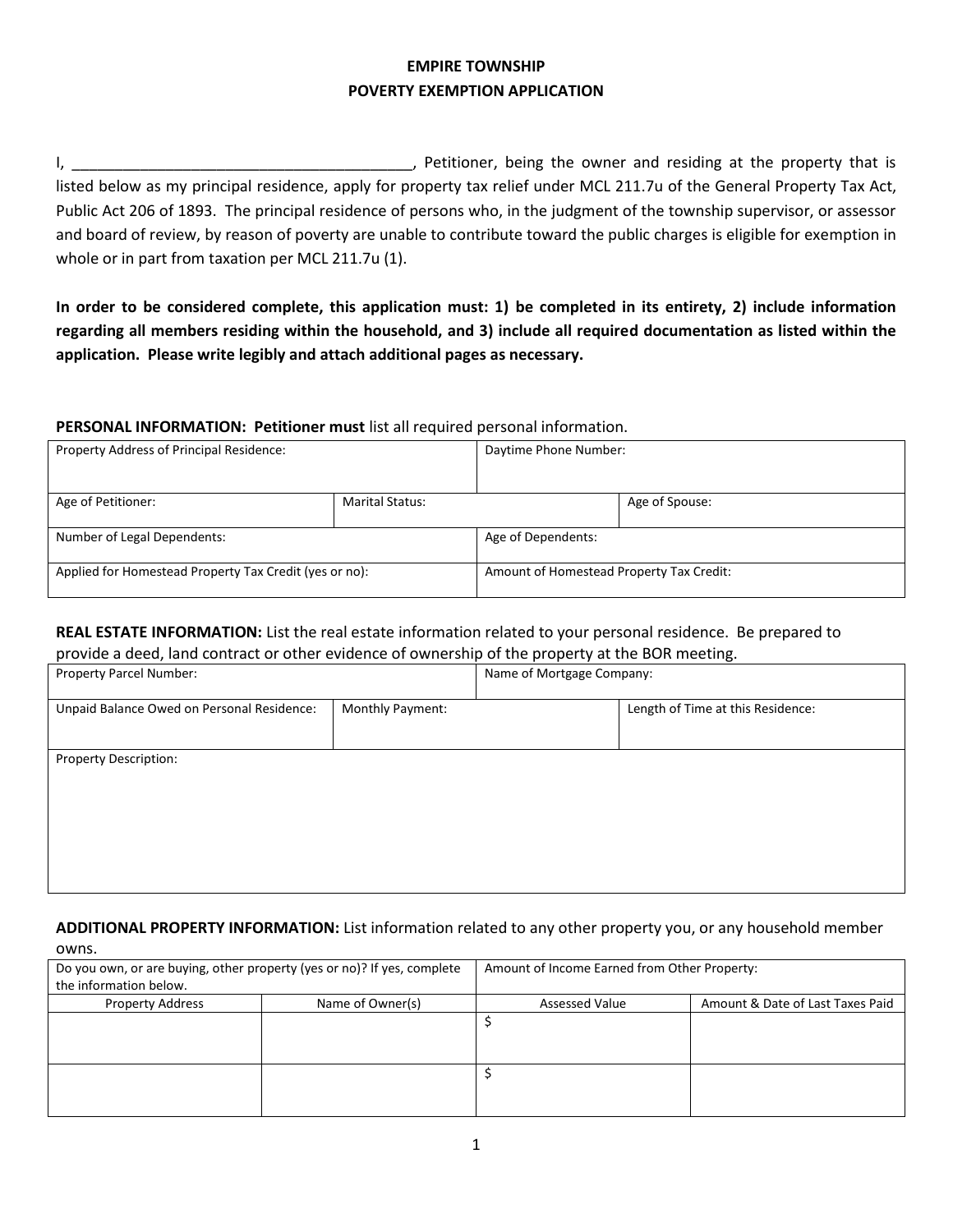#### **EMPLOYMENT INFORMATION:** List your current employment information.

| Name of Employer:    | Name of Contact Person:       |
|----------------------|-------------------------------|
| Address of Employer: | <b>Employer Phone Number:</b> |

List all income sources, including but not limited to: salaries, Social Security, rents, pensions, IRA's, unemployment compensation, disability, government pensions, worker's compensation, dividends, claims and judgments from lawsuits, alimony, child support, friend or family contribution, reverse mortgage, or any other source of income.

| . .<br>.<br>Source of Income | Monthly or Annual Income (indicate which) |
|------------------------------|-------------------------------------------|
|                              |                                           |
|                              |                                           |
|                              |                                           |
|                              |                                           |
|                              |                                           |
|                              |                                           |
|                              |                                           |
|                              |                                           |

**CHECKING, SAVINGS AND INVESTMENT INFORMATION:** List any and all savings owned by all household members, including but not limited to: checking accounts, savings accounts, postal savings, credit union shares, certificates of deposit, cash, stocks, bonds, or similar investments.

| Name of Financial Institution or<br>Investments | Amount of Deposit | Current<br><b>Interest Rate</b> | Name on Account | Value of<br>Investment |
|-------------------------------------------------|-------------------|---------------------------------|-----------------|------------------------|
|                                                 |                   |                                 |                 |                        |
|                                                 |                   |                                 |                 |                        |
|                                                 |                   |                                 |                 |                        |

## **LIFE INSURANCE:** List all policies held by all household members.

| Name of Insured | Amount of Policy | <b>Monthly Payment</b> | Policy Paid in Full | Name of Beneficiary | Relationship to<br>Insured |
|-----------------|------------------|------------------------|---------------------|---------------------|----------------------------|
|                 |                  |                        |                     |                     |                            |
|                 |                  |                        |                     |                     |                            |
|                 |                  |                        |                     |                     |                            |

**MOTOR VEHICLE INFORMATION:** List all motor vehicles (including motorcycles, motor homes, camper trailers etc.) held or owned by any person residing within the household.

| Make | Year | <b>Monthly Payment</b> | <b>Balance Owed</b> |
|------|------|------------------------|---------------------|
|      |      |                        |                     |
|      |      |                        |                     |
|      |      |                        |                     |
|      |      |                        |                     |
|      |      |                        |                     |
|      |      |                        |                     |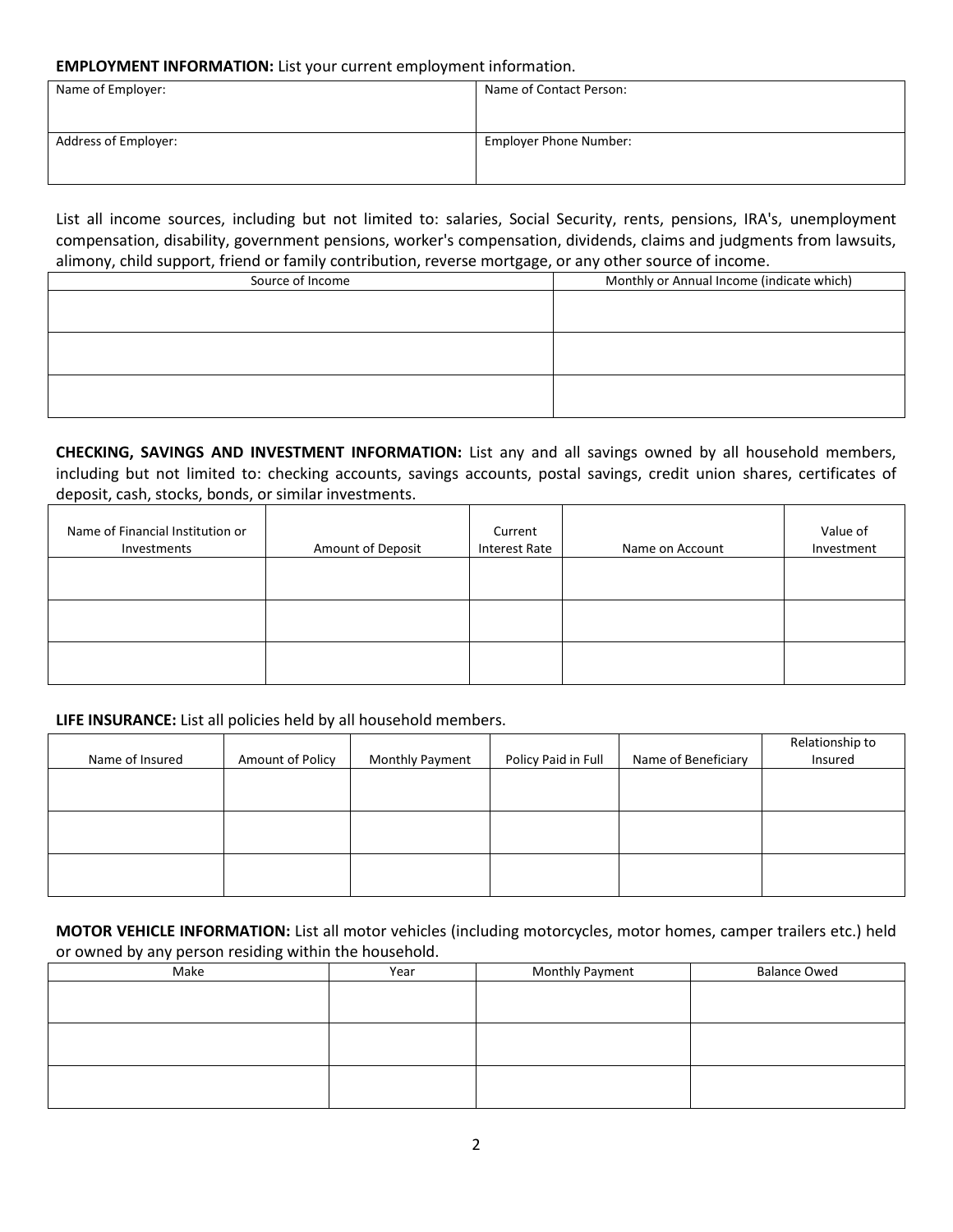# **LIST ALL PERSONS LIVING IN HOUSEHOLD:** All persons residing in the residence must be listed.

| First & Last Name | Age | Relationship to Applicant | Place of Employment | Amount of Monetary<br>Contribution to<br>Family Income |
|-------------------|-----|---------------------------|---------------------|--------------------------------------------------------|
|                   |     |                           |                     |                                                        |
|                   |     |                           |                     |                                                        |
|                   |     |                           |                     |                                                        |
|                   |     |                           |                     |                                                        |
|                   |     |                           |                     |                                                        |

# **PERSONAL DEBT:** All personal debt for all house members must be listed.

| Creditor | Purpose of Debt | Date of Debt | Original Balance | Monthly Payment | <b>Balance Owed</b> |
|----------|-----------------|--------------|------------------|-----------------|---------------------|
|          |                 |              |                  |                 |                     |
|          |                 |              |                  |                 |                     |
|          |                 |              |                  |                 |                     |
|          |                 |              |                  |                 |                     |
|          |                 |              |                  |                 |                     |
|          |                 |              |                  |                 |                     |
|          |                 |              |                  |                 |                     |
|          |                 |              |                  |                 |                     |
|          |                 |              |                  |                 |                     |
|          |                 |              |                  |                 |                     |
|          |                 |              |                  |                 |                     |
|          |                 |              |                  |                 |                     |
|          |                 |              |                  |                 |                     |
|          |                 |              |                  |                 |                     |

**MONTHLY EXPENSE INFORMATION:** The amount of monthly expenses related to the principal residence for each category must be listed. Indicate N/A as necessary.

| Heating:           | Electric:                       | Water:             |  |
|--------------------|---------------------------------|--------------------|--|
| Phone:             | Cable:                          | Food:              |  |
| Clothing:          | Health Insurance:               | Garbage:           |  |
| Daycare:           | Car Expense (gas, repair etc.): | Other (list type): |  |
| Other (list type): | Other (list type):              | Other (list type): |  |
| Other (list type): | Other (list type):              | Other (list type): |  |
| Other (list type): | Other (list type):              | Other (list type): |  |